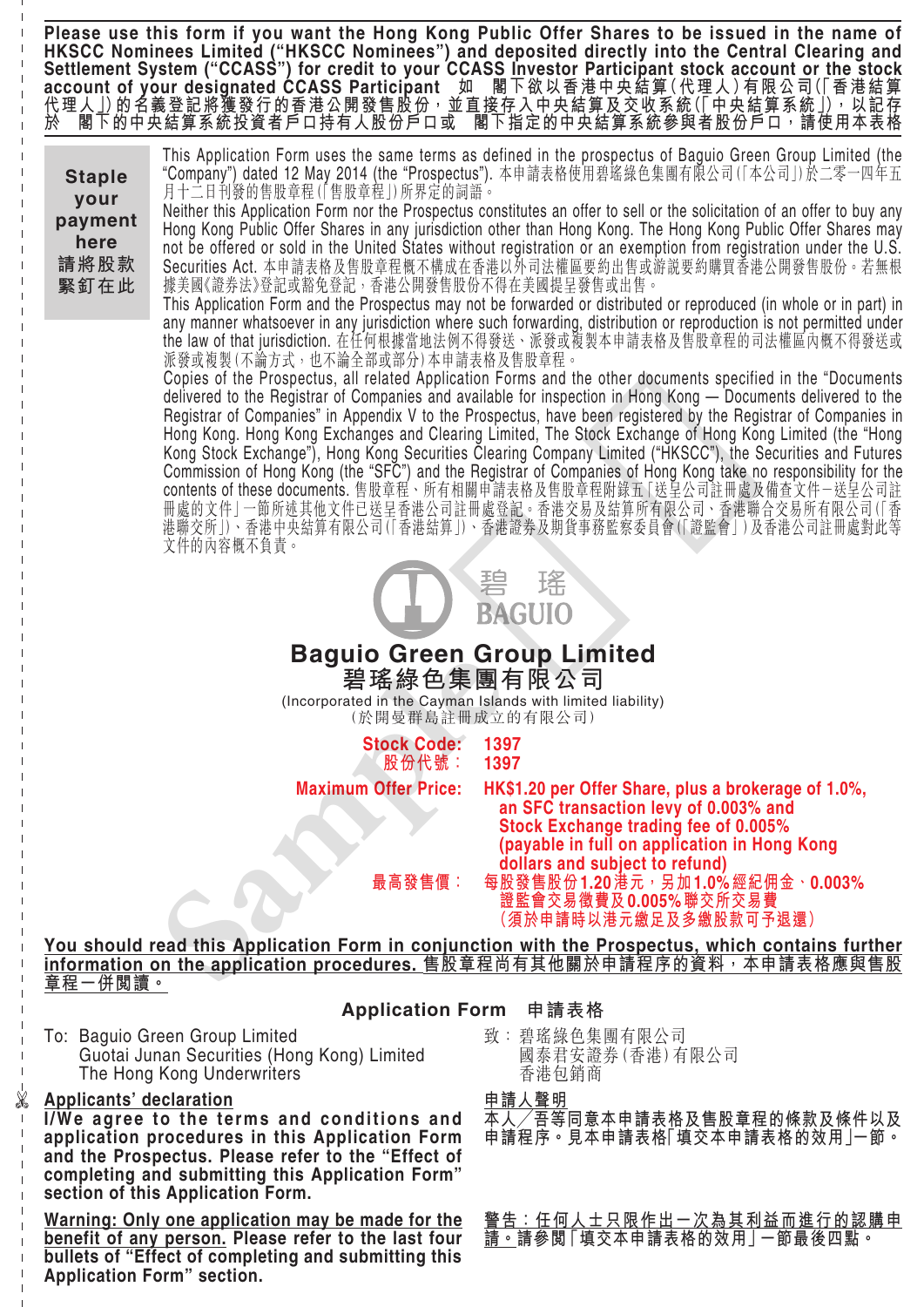| Please use this form if you want the Hong Kong Public Offer Shares to be issued in the name of HKSCC Nominees Limited ("HKSCC Nominees") and deposited directly into the Central Clearing and Settlement System ("CCASS") for |                                                                                                                            |
|-------------------------------------------------------------------------------------------------------------------------------------------------------------------------------------------------------------------------------|----------------------------------------------------------------------------------------------------------------------------|
| Signed by (all) applicant(s) (all joint applicants must sign):<br>由(所有)申請人簽署(所有聯名申請人必須簽署):                                                                                                                                    | For Broker use 此欄供經紀填寫<br>Lodged by 遞交申請的經紀<br><b>Broker No.</b><br>經紀號碼<br><b>Broker's Chop</b><br>經紀印章                   |
| M 月<br><b>Y</b> 年<br>D E DO<br>Number of Hong Kong Public Offer Shares applied                                                                                                                                                |                                                                                                                            |
| for (not more than 4,500,000 shares) 申請香港<br>公開發售股份數目(不超過4,500,000股股份)                                                                                                                                                        | Cheque/banker's cashier order number<br>支票/銀行本票號碼                                                                          |
|                                                                                                                                                                                                                               | Name of bank on which cheque/banker's cashier order<br>is drawn (see "How to make your application" section)               |
| 總額<br><b>Total amount</b>                                                                                                                                                                                                     | 兑現支票/銀行本票的銀行名稱(見「申請手續」一節)                                                                                                  |
| HK\$<br>港元                                                                                                                                                                                                                    |                                                                                                                            |
| Name in English 英文姓名/名稱                                                                                                                                                                                                       |                                                                                                                            |
| Family name or company name姓氏或公司名稱                                                                                                                                                                                            | Forename(s) 名字                                                                                                             |
|                                                                                                                                                                                                                               |                                                                                                                            |
| Name in Chinese 中文姓名/名稱                                                                                                                                                                                                       |                                                                                                                            |
| Family name or company name姓氏或公司名稱                                                                                                                                                                                            | Forename(s) 名字                                                                                                             |
|                                                                                                                                                                                                                               |                                                                                                                            |
| Occupation in English 職業(以英文填寫)                                                                                                                                                                                               | Hong Kong Identity Card No./Passport No./Hong                                                                              |
|                                                                                                                                                                                                                               | Kong Business Registration No.* (Please delete as<br>appropriate) 香港身份證號碼/護照號碼/香港商業登                                       |
|                                                                                                                                                                                                                               | 記號碼*(請刪除不適用者)                                                                                                              |
|                                                                                                                                                                                                                               |                                                                                                                            |
|                                                                                                                                                                                                                               | Hong Kong Identity Card No./Passport No./Hong Kong<br>Business Registration No. of all other joint applicants <sup>*</sup> |
| Names of all other joint applicants in English (if any)<br>所有其他聯名申請人的英文姓名/名稱(如有)                                                                                                                                              | (Please delete as appropriate) 所有其他聯名申請人的香港身份                                                                              |
| (1)                                                                                                                                                                                                                           | 證號碼/護照號碼/香港商業登記號碼*(請刪除不適用者)<br>(1)                                                                                         |
| (2)                                                                                                                                                                                                                           | (2)                                                                                                                        |
| (3)                                                                                                                                                                                                                           | (3)                                                                                                                        |
| Hong Kong address in English and telephone no. (joint applicants should give the address and the telephone number of                                                                                                          |                                                                                                                            |
| first-named applicant only) 香港地址(以英文填寫)及電話號碼(聯名申請人只須填寫排名首位申請人的地址及電話號碼)                                                                                                                                                        |                                                                                                                            |
|                                                                                                                                                                                                                               |                                                                                                                            |
|                                                                                                                                                                                                                               |                                                                                                                            |
|                                                                                                                                                                                                                               | Telephone No. 電話號碼                                                                                                         |
| For Nominees: You will be treated as applying for                                                                                                                                                                             | THIS BOX MUST BE DULY COMPLETED                                                                                            |
| your own benefit if you do not complete this section.<br>Please provide an account number or identification                                                                                                                   | 必須填妥此欄                                                                                                                     |
| code for each (joint) beneficial owner. 由代名人遞交:                                                                                                                                                                               | Participant I.D. of the CCASS Investor Participant or<br>designated CCASS Participant 中央結算系統投資者                            |
| 代名人若不填寫本節 <sup>;</sup> 是項認購申請將視作以 閣下利益提<br>出。請填寫每名(聯名)實益擁有人的賬戶號碼或識別編碼。                                                                                                                                                        | 戶口持有人或指定的中央結算系統參與者的參與者編號                                                                                                   |
|                                                                                                                                                                                                                               |                                                                                                                            |
| ADDRESS LABEL<br>地 址 標 貼 (Your name(s) and                                                                                                                                                                                    | For designated CCASS Participant or Corporate                                                                              |
| address in Hong Kong in BLOCK letters 請用英文正楷                                                                                                                                                                                  | <b>CCASS Investor Participant, please also affix the</b><br>company chop bearing its company name 指定的                      |
| 填寫姓名/名稱及香港地址)                                                                                                                                                                                                                 | 中央結算系統參與者或中央結算系統公司投資者戶口持<br>有人,請加蓋顯示公司名稱的公司印鑑                                                                              |
|                                                                                                                                                                                                                               |                                                                                                                            |
|                                                                                                                                                                                                                               |                                                                                                                            |
|                                                                                                                                                                                                                               |                                                                                                                            |
|                                                                                                                                                                                                                               |                                                                                                                            |
| For Internal use                                                                                                                                                                                                              |                                                                                                                            |
| 此欄供內部使用                                                                                                                                                                                                                       | (See paragraph 2 in the section "How to make your<br>application") (請參閲「申請手續」一節第2段)                                        |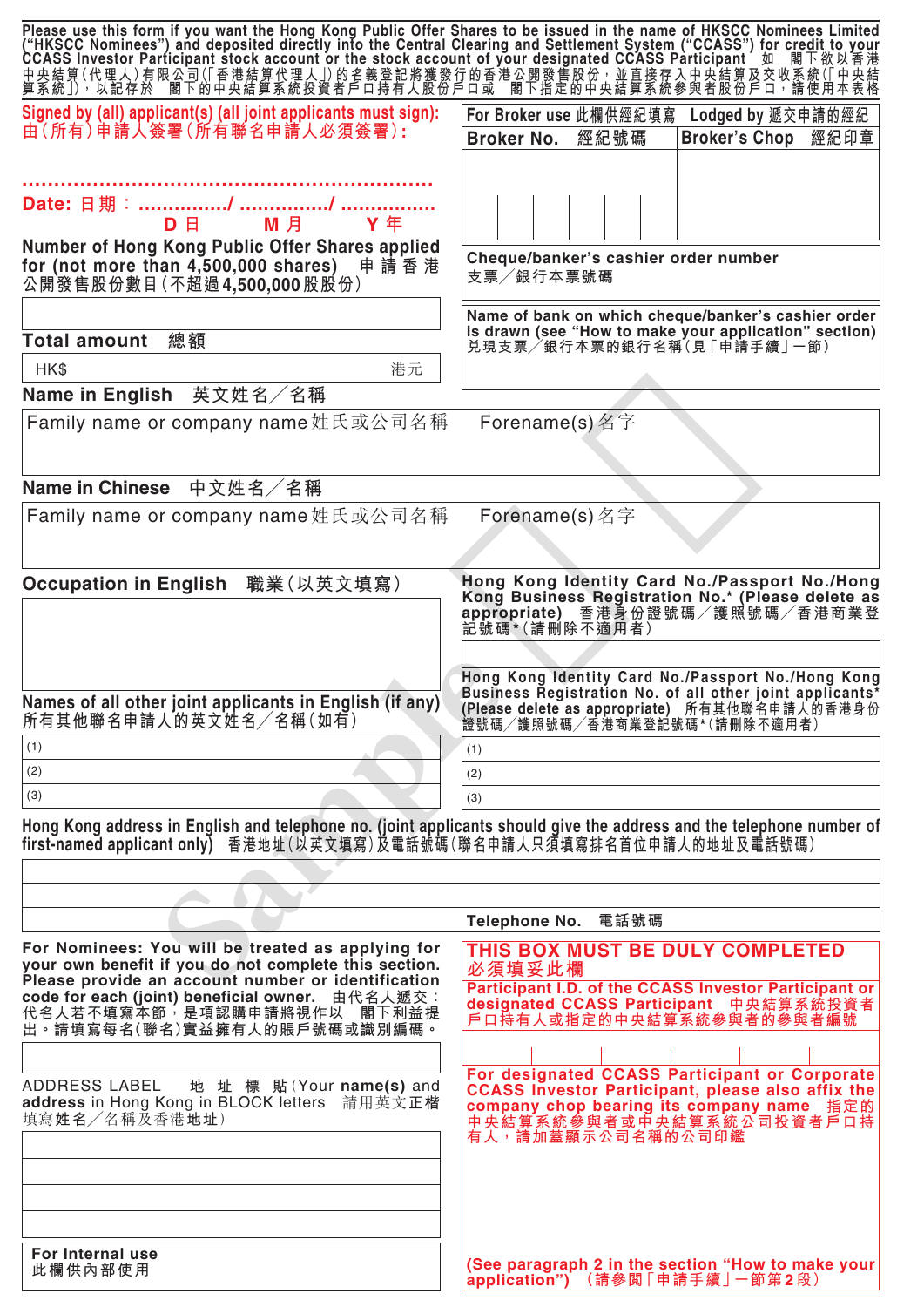**Please use this form if you want the Hong Kong Public Offer Shares to be issued in the name of HKSCC Nominees Limited ("HKSCC Nominees") and deposited directly into the Central Clearing and Settlement System ("CCASS") for credit to your CCASS Investor Participant stock account or the stock account of your designated CCASS Participant 如 閣 下 欲 以 香 港 中 央 結 算( 代 理 人 )有 限 公 司(「 香 港 結 算 代 理 人 」)的 名 義 登 記 將 獲 發 行 的 香 港 公 開 發 售 股 份, 並 直 接 存 入 中 央 結 算 及 交 收 系 統(「 中 央 結 算 系 統 」), 以 記 存 於 閣 下 的 中 央 結 算 系 統 投 資 者 戶 口 持 有 人 股 份 戶 口 或 閣 下 指 定 的 中 央 結 算 系 統 參 與 者 股 份 戶 口, 請 使 用 本 表 格**

\* (1) If you are a CCASS Investor Participant, only a Hong Kong Identity Card number (if you are an individual) or a Hong Kong Business Registration number (if you are a body corporate) will be accepted for this application, please see paragraph 2 under the section "How to make your application". 如 閣下為中央結算系統投資者戶口持有人,是項申請僅接納香港身份證號碼(如屬個 別人士)或香港商業登記號碼(如屬法人團體);請參閱「申請手續」一節第 2 段。

(2) If you are applying through a designated CCASS Participant (other than a CCASS Investor Participant): For an individual, you must provide your Hong Kong Identity Card number or passport number. If you hold a Hong Kong Identity Card, please provide that number. If you do not hold a Hong Kong Identity Card, please provide your passport number. For a body corporate, please provide your Hong Kong Business Registration number. 如 閣下透過中央結算系統投資者 戶口持有人以外的指定中央結算系統參與者提出申請:如屬個別人士,必須填寫 閣下的香港身份證 號碼或護照號碼(持有香港身份證有香港身份證號碼,否則請填寫護照號碼);如屬法人團體, 請填寫香港商業登記號碼。

(3) Part of the Hong Kong Identity Card number/passport number of you or, for joint applicants, the firstnamed applicant may be printed on your refund cheque (if any). Such data will be used for checking the validity of Application Form and such data would also be transferred to a third party for such purpose and refund purpose. Your banker may require verification of your Hong Kong Identity Card number/passport number before you can cash your refund cheque. 日後如需退回申 請股款,退款支票上或會印有 閣下或(如屬聯名申請人)排名首位申請人的香港身份證號碼╱ 護照號 碼的一部分。有關資料將用於核實申請表格的有效性,亦會轉交第三方作資料核實和退款。銀行兑現 退款支票前或會要求查證 閣下的香港身份證號碼╱護照號碼。 For h存有人以外的搭定中央結算系統参與者提出申請:如屬個別人!,必須填寫 關下的<br>、<br>soliding 精准的指定中央結算系統多時書提身份證數碼。否則請填寫護照號碼;如属<br>di填充電話需要需要需要分證者請填寫書程身份證號碼。否則請填寫護照明;如属<br>di填充書間需要記録碼。<br>(3) Part of the Hong Kong Identity Card number/passport number of you or, fo

(4) If an application is made by an unlisted company and:

- the principal business of that company is dealing in securities; and
- you exercise statutory control over that company,

then the application will be treated as being made for your benefit.

倘若申請人是一家非上市公司,而:

- 該公司主要從事證券買賣業務;及
- 閣下對該公司可行使法定控制權,

是項申請將視作為 閣下的利益提出。

(5) All joint applicants must give (if they are individuals) their Hong Kong Identity Card numbers or, where applicable, passport numbers, or (if they are bodies corporate) their Hong Kong Business Registration numbers. 所有聯名申請人必須提供(如屬個別人士)其香港身份證號碼或(如 適用)護照號碼,或(如屬法人團體)其香港商業登記號碼。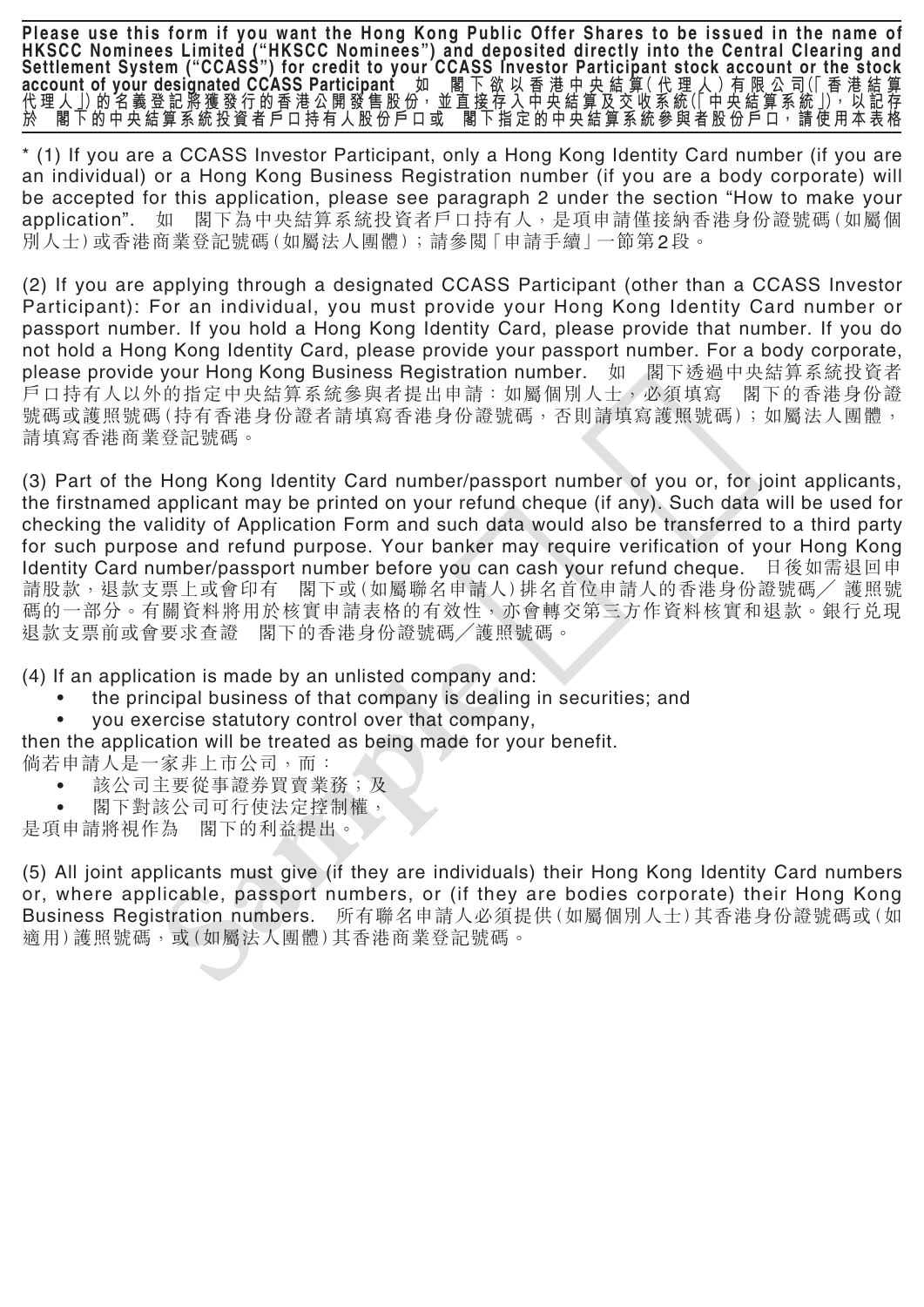# This page is intentionally left blank 此乃白頁 特意留空

**Sample** 樣本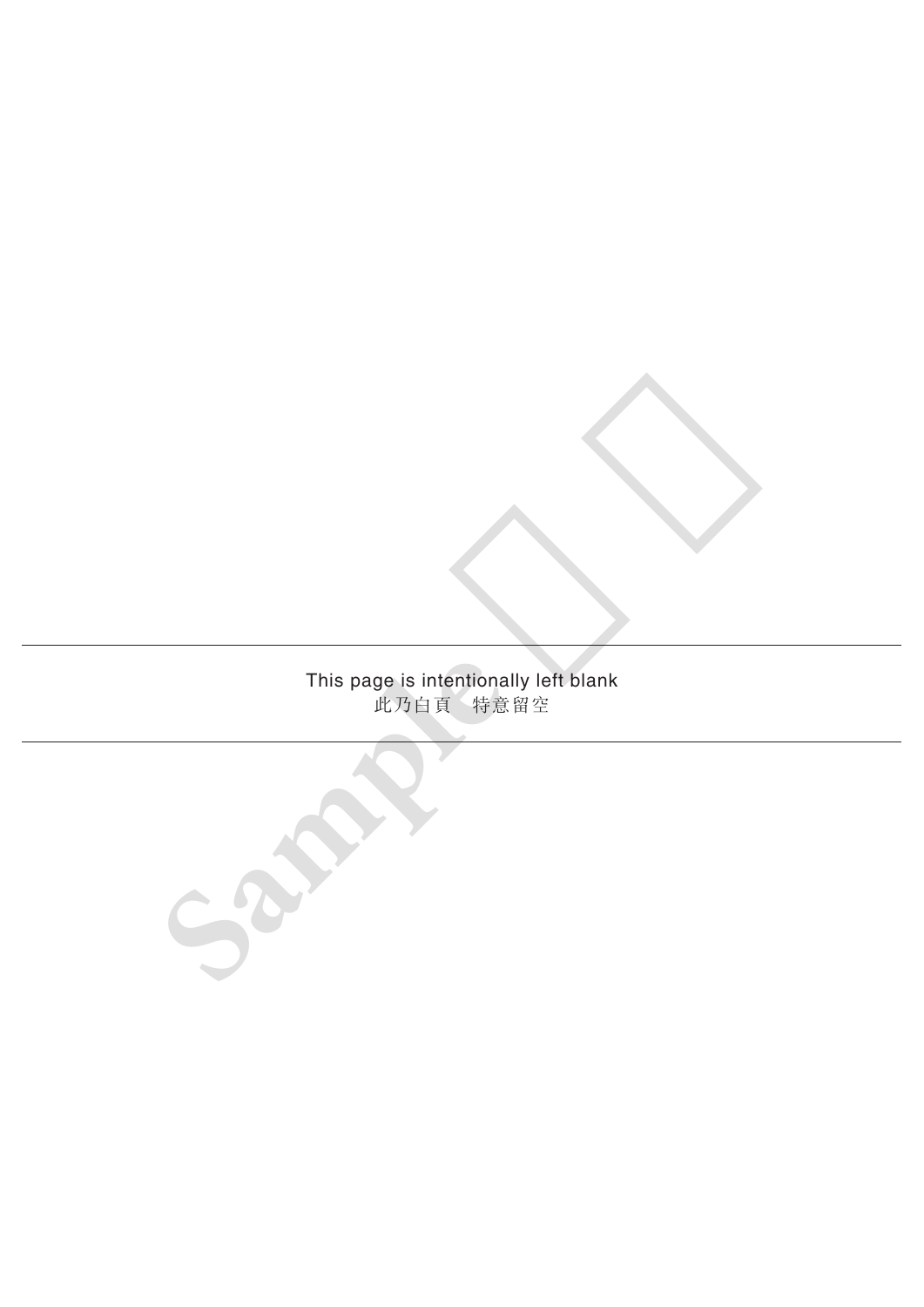## **How to make your application**

1. Use the table below to calculate how much you must pay. Your application must be for a minimum of 4,000 Hong Kong Public Offer Shares and in one of the numbers set out in the table, or your application will be rejected.

| NUMBER OF SHARES THAT MAY BE APPLIED FOR AND PAYMENTS                   |                                     |                                                                         |                                     |                                                                         |                                     |                                                                         |                                     |  |  |
|-------------------------------------------------------------------------|-------------------------------------|-------------------------------------------------------------------------|-------------------------------------|-------------------------------------------------------------------------|-------------------------------------|-------------------------------------------------------------------------|-------------------------------------|--|--|
| No. of<br><b>Hong Kong Public</b><br><b>Offer Shares</b><br>applied for | Amount<br>payable on<br>application | No. of<br><b>Hong Kong Public</b><br><b>Offer Shares</b><br>applied for | Amount<br>payable on<br>application | No. of<br><b>Hong Kong Public</b><br><b>Offer Shares</b><br>applied for | Amount<br>payable on<br>application | No. of<br><b>Hong Kong Public</b><br><b>Offer Shares</b><br>applied for | Amount<br>payable on<br>application |  |  |
|                                                                         | <b>HKS</b>                          |                                                                         | <b>HK\$</b>                         |                                                                         | <b>HKS</b>                          |                                                                         | <b>HK\$</b>                         |  |  |
| 4,000                                                                   | 4,848.38                            | 60,000                                                                  | 72,725.76                           | 500,000                                                                 | 606,048.00                          | 3,500,000                                                               | 4,242,336.00                        |  |  |
| 8,000                                                                   | 9,696.77                            | 80,000                                                                  | 96,967.68                           | 600,000                                                                 | 727,257.60                          | 4,000,000                                                               | 4,848,384.00                        |  |  |
| 12,000                                                                  | 14,545.15                           | 100,000                                                                 | 121,209.60                          | 700,000                                                                 | 848,467.20                          | 4,500,000(1)                                                            | 5,454,432.00                        |  |  |
| 16,000                                                                  | 19,393.54                           | 120,000                                                                 | 145,451.52                          | 800,000                                                                 | 969,676.80                          |                                                                         |                                     |  |  |
| 20,000                                                                  | 24,241.92                           | 140,000                                                                 | 169,693.44                          | 900,000                                                                 | 1,090,886.40                        |                                                                         |                                     |  |  |
| 24,000                                                                  | 29,090.30                           | 160,000                                                                 | 193,935.36                          | 1,000,000                                                               | 1,212,096.00                        |                                                                         |                                     |  |  |
| 28,000                                                                  | 33,938.69                           | 180,000                                                                 | 218,177.28                          | 1,500,000                                                               | 1,818,144.00                        |                                                                         |                                     |  |  |
| 32,000                                                                  | 38,787.07                           | 200,000                                                                 | 242,419.20                          | 2,000,000                                                               | 2,424,192.00                        |                                                                         |                                     |  |  |
| 36,000                                                                  | 43,635.46                           | 300,000                                                                 | 363,628.80                          | 2,500,000                                                               | 3,030,240.00                        |                                                                         |                                     |  |  |
| 40,000                                                                  | 48,483.84                           | 400,000                                                                 | 484,838.40                          | 3,000,000                                                               | 3,636,288.00                        |                                                                         |                                     |  |  |

- 2. You, as the applicant(s), must complete the form in English as indicated below and sign on the first page of the Application Form. Only written signatures will be accepted (and not by way of personal chop). If you are applying through a designated CCASS Participant (other than a CCASS investor participant):
	- the designated CCASS Participant must endorse the form with its company chop (bearing its company name) and insert its participant I.D. in the appropriate box.
	- If you are applying as an individual CCASS Investor Participant:
	- the form must contain your NAME and Hong Kong I.D. Card number;
	- your participant I.D. must be inserted in the appropriate box.
	- If you are applying as a joint individual CCASS Investor Participant:
	- the form must contain all joint investor participants' NAMES and the Hong Kong I.D. Card number of all joint investor participants;
	- your participant I.D. must be inserted in the appropriate box.
	- If you are applying as a corporate CCASS Investor Participant:
	- the form must contain your company NAME and Hong Kong Business Registration number;
	- your participant I.D. and your company chop (bearing your company name) must be inserted in the appropriate box.

|                                                  | 20,000                                                                                      | 24,241.92                                            | 140,000                                                                                                                                                                                                                                                                                                                                                                                                                                                                                     | 169,693.44 | 900,000   | 1,090,886.40                                                                           |                                                                                                                                                                                                                                                                                                                                                                                                                                                                                                                                                                                                                                                                                                                                                                                                                                     |                                                |
|--------------------------------------------------|---------------------------------------------------------------------------------------------|------------------------------------------------------|---------------------------------------------------------------------------------------------------------------------------------------------------------------------------------------------------------------------------------------------------------------------------------------------------------------------------------------------------------------------------------------------------------------------------------------------------------------------------------------------|------------|-----------|----------------------------------------------------------------------------------------|-------------------------------------------------------------------------------------------------------------------------------------------------------------------------------------------------------------------------------------------------------------------------------------------------------------------------------------------------------------------------------------------------------------------------------------------------------------------------------------------------------------------------------------------------------------------------------------------------------------------------------------------------------------------------------------------------------------------------------------------------------------------------------------------------------------------------------------|------------------------------------------------|
|                                                  | 24,000                                                                                      | 29,090.30                                            | 160,000                                                                                                                                                                                                                                                                                                                                                                                                                                                                                     | 193,935.36 | 1,000,000 | 1,212,096.00                                                                           |                                                                                                                                                                                                                                                                                                                                                                                                                                                                                                                                                                                                                                                                                                                                                                                                                                     |                                                |
|                                                  | 28,000                                                                                      | 33,938.69                                            | 180,000                                                                                                                                                                                                                                                                                                                                                                                                                                                                                     | 218,177.28 | 1,500,000 | 1,818,144.00                                                                           |                                                                                                                                                                                                                                                                                                                                                                                                                                                                                                                                                                                                                                                                                                                                                                                                                                     |                                                |
|                                                  | 32,000                                                                                      | 38,787.07                                            | 200,000                                                                                                                                                                                                                                                                                                                                                                                                                                                                                     | 242,419.20 | 2,000,000 | 2,424,192.00                                                                           |                                                                                                                                                                                                                                                                                                                                                                                                                                                                                                                                                                                                                                                                                                                                                                                                                                     |                                                |
|                                                  | 36,000                                                                                      | 43,635.46                                            | 300,000                                                                                                                                                                                                                                                                                                                                                                                                                                                                                     | 363,628.80 | 2,500,000 | 3,030,240.00                                                                           |                                                                                                                                                                                                                                                                                                                                                                                                                                                                                                                                                                                                                                                                                                                                                                                                                                     |                                                |
|                                                  | 40,000                                                                                      | 48,483.84                                            | 400,000                                                                                                                                                                                                                                                                                                                                                                                                                                                                                     | 484,838.40 | 3,000,000 | 3,636,288.00                                                                           |                                                                                                                                                                                                                                                                                                                                                                                                                                                                                                                                                                                                                                                                                                                                                                                                                                     |                                                |
| (1)<br>2.                                        |                                                                                             |                                                      | Maximum number of Hong Kong Public Offer Shares you may apply for.                                                                                                                                                                                                                                                                                                                                                                                                                          |            |           |                                                                                        |                                                                                                                                                                                                                                                                                                                                                                                                                                                                                                                                                                                                                                                                                                                                                                                                                                     |                                                |
|                                                  | $\bullet$                                                                                   | all joint investor participants;<br>appropriate box. | company name) and insert its participant I.D. in the appropriate box.<br>If you are applying as an individual CCASS Investor Participant:<br>the form must contain your NAME and Hong Kong I.D. Card number;<br>your participant I.D. must be inserted in the appropriate box.<br>If you are applying as a joint individual CCASS Investor Participant:<br>your participant I.D. must be inserted in the appropriate box.<br>If you are applying as a corporate CCASS Investor Participant: |            |           | bearing its company name or other similar matters may render your application invalid. | You, as the applicant(s), must complete the form in English as indicated below and sign on the first page<br>of the Application Form. Only written signatures will be accepted (and not by way of personal chop).<br>If you are applying through a designated CCASS Participant (other than a CCASS investor participant):<br>the designated CCASS Participant must endorse the form with its company chop (bearing its<br>the form must contain all joint investor participants' NAMES and the Hong Kong I.D. Card number of<br>the form must contain your company NAME and Hong Kong Business Registration number;<br>your participant I.D. and your company chop (bearing your company name) must be inserted in the<br>Incorrect or omission of details of the CCASS Participant including participant I.D. and/or company chop |                                                |
| 3.                                               |                                                                                             | following requirements:                              |                                                                                                                                                                                                                                                                                                                                                                                                                                                                                             |            |           |                                                                                        | Staple your cheque or banker's cashier order to the form. Each application for the Hong Kong Public<br>Offer Shares must be accompanied by either one separate cheque or one separate banker's cashier<br>order. Your application will be rejected if your cheque or banker's cashier order does not meet all the                                                                                                                                                                                                                                                                                                                                                                                                                                                                                                                   |                                                |
|                                                  | The cheque must:                                                                            |                                                      |                                                                                                                                                                                                                                                                                                                                                                                                                                                                                             |            |           | <b>Banker's cashier order must:</b>                                                    |                                                                                                                                                                                                                                                                                                                                                                                                                                                                                                                                                                                                                                                                                                                                                                                                                                     |                                                |
| $\bullet$<br>$\bullet$<br>$\bullet$<br>$\bullet$ | not be post-dated;                                                                          | be in Hong Kong dollars;                             | be crossed "Account Payee Only";                                                                                                                                                                                                                                                                                                                                                                                                                                                            |            |           |                                                                                        | be made payable to "Bank of China (Hong Kong) Nominees Limited - Baguio Public Offer";                                                                                                                                                                                                                                                                                                                                                                                                                                                                                                                                                                                                                                                                                                                                              |                                                |
| $\bullet$<br>$\bullet$                           | the back by a person authorised by the bank.<br>This account name must correspond with your | account in Hong Kong; and                            | be drawn on your Hong Kong dollar bank   •<br>show your account name, which must either be<br>pre-printed on the cheque, or be endorsed on                                                                                                                                                                                                                                                                                                                                                  |            |           |                                                                                        | be issued by a licensed bank in Hong Kong,<br>and have your name certified on the back by a<br>person authorized by the bank. The name on<br>the banker's cashier order must correspond<br>with your name. If it is a joint application, the                                                                                                                                                                                                                                                                                                                                                                                                                                                                                                                                                                                        | name on the back of the banker's cashier order |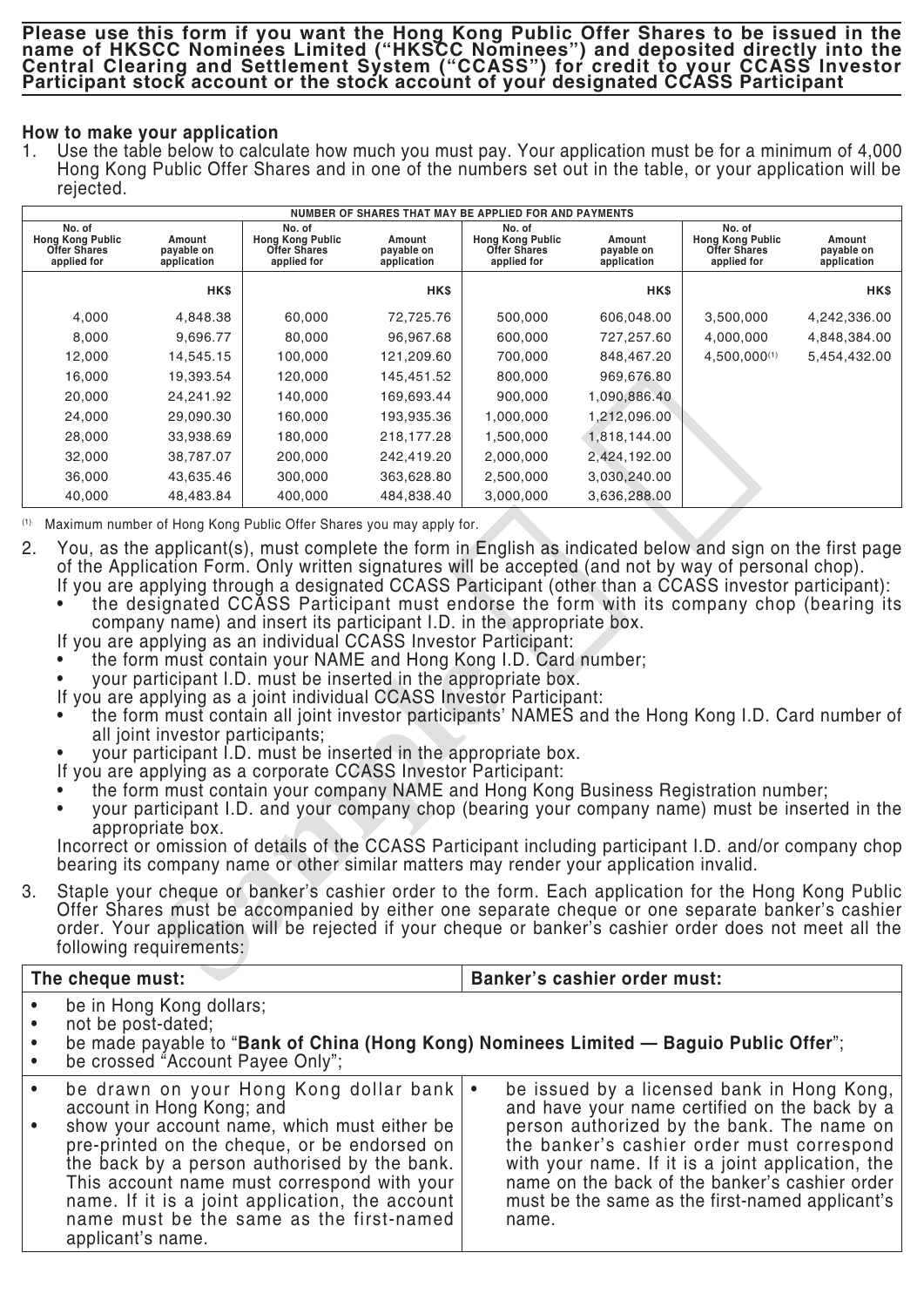4. Tear off the Application Form, fold it once and lodge your completed Application Form (with cheque or banker's cashier order attached) to one of the collection boxes at any of the following branches or subbranches of Bank of China (Hong Kong) Limited:

|                                                                                                                                                                                                 | <b>Branch Name</b>                                                                          | <b>Address</b>                                                                                                                                                                                                                                                                        |
|-------------------------------------------------------------------------------------------------------------------------------------------------------------------------------------------------|---------------------------------------------------------------------------------------------|---------------------------------------------------------------------------------------------------------------------------------------------------------------------------------------------------------------------------------------------------------------------------------------|
| <b>Hong Kong Island</b>                                                                                                                                                                         | <b>Bank of China Tower Branch</b><br><b>Sheung Wan Branch</b><br><b>Causeway Bay Branch</b> | 3/F, 1 Garden Road<br>252 Des Voeux Road Central<br>505 Hennessy Road,<br>Causeway Bay                                                                                                                                                                                                |
|                                                                                                                                                                                                 | Chai Wan Branch                                                                             | <b>Block B, Walton Estate,</b><br>341-343 Chai Wan Road, Chai Wan                                                                                                                                                                                                                     |
| <b>Kowloon</b>                                                                                                                                                                                  | Yau Ma Tei Branch<br>Mong Kok Branch<br><b>Kowloon Plaza Branch</b>                         | 471 Nathan Road, Yau Ma Tei<br>589 Nathan Road, Mong Kok<br>Unit 1, Kowloon Plaza,<br>485 Castle Peak Road                                                                                                                                                                            |
|                                                                                                                                                                                                 | <b>Kwun Tong Plaza Branch</b>                                                               | G1 Kwun Tong Plaza,<br>68 Hoi Yuen Road, Kwun Tong                                                                                                                                                                                                                                    |
| <b>New Territories</b>                                                                                                                                                                          | <b>Kau Yuk Road Branch</b><br><b>City One Sha Tin Branch</b>                                | 18-24 Kau Yuk Road, Yuen Long<br>Shop A, 16-20 Ngan Shing Commercial Centre,<br>City One, Sha Tin                                                                                                                                                                                     |
| Your Application Form can be lodged at these<br>5.<br>times:                                                                                                                                    | 6.                                                                                          | The latest time for lodging your applicatior<br>12:00 noon on Thursday, 15 May 2014.<br>application lists will be open between 11:45 a                                                                                                                                                |
| Monday, 12 May 2014: 9:00 a.m. to 5:00 p.m.<br>Tuesday, 13 May 2014: 9:00 a.m. to 5:00 p.m.<br>Wednesday, 14 May 2014: 9:00 a.m. to 5:00 p.m.<br>Thursday, 15 May 2014: 9:00 a.m. to 12:00 noon |                                                                                             | and 12:00 noon on that day, subject only to<br>weather conditions, as described in the sect<br>headed "How to Apply for the Hong Kong Pu<br>Offer Shares and Employee Reserved Shares<br>Effect of bad weather conditions on the oper<br>of the application lists" of the Prospectus. |
|                                                                                                                                                                                                 |                                                                                             |                                                                                                                                                                                                                                                                                       |
|                                                                                                                                                                                                 |                                                                                             |                                                                                                                                                                                                                                                                                       |

6. The latest time for lodging your application is 12:00 noon on Thursday, 15 May 2014. The application lists will be open between 11:45 a.m. and 12:00 noon on that day, subject only to the weather conditions, as described in the section headed "How to Apply for the Hong Kong Public Offer Shares and Employee Reserved Shares — Effect of bad weather conditions on the opening of the application lists" of the Prospectus.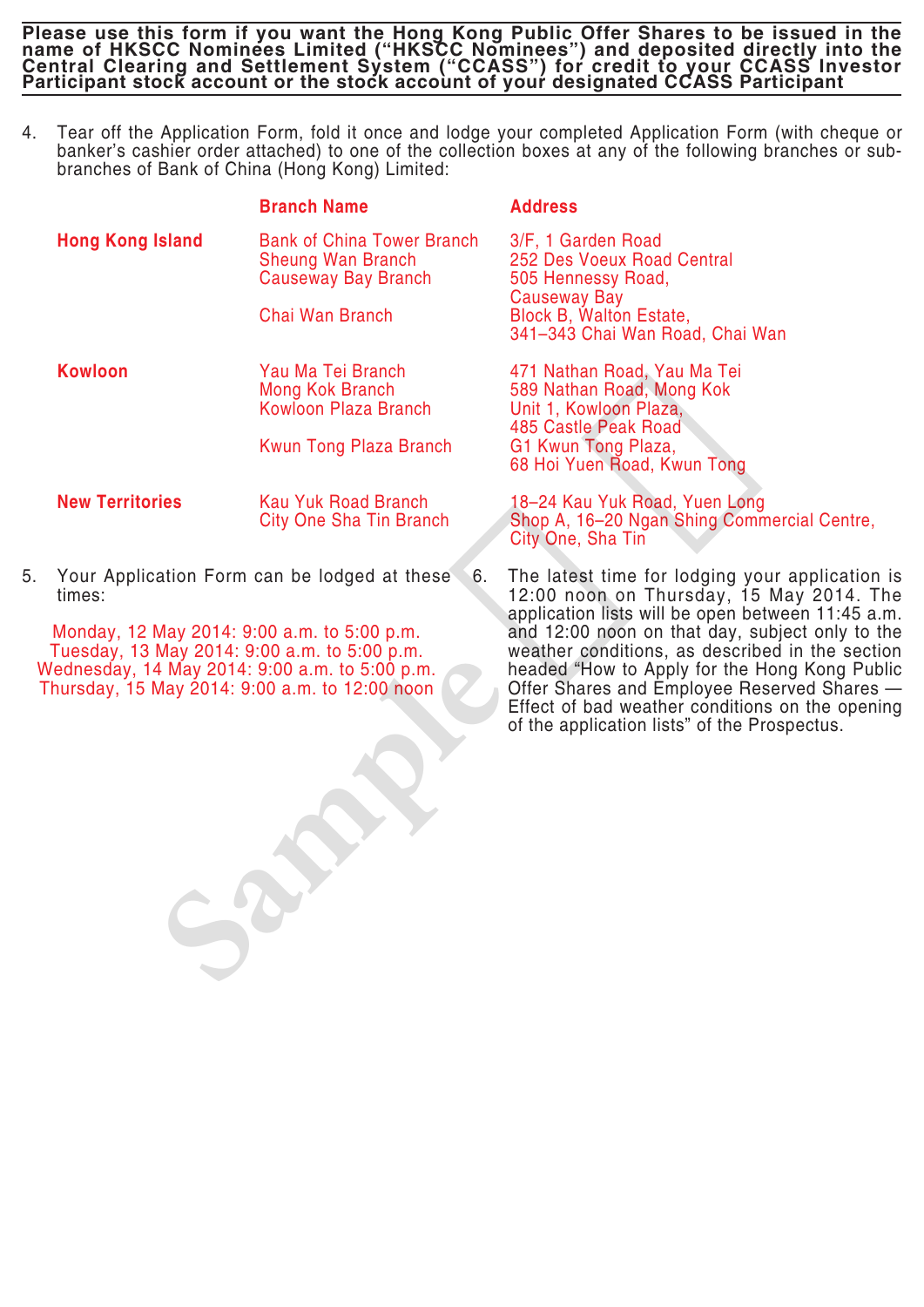### **申請手續**

1. 使用下表計算閣下應付的款項。 閣下申請認購的股數須至少為4,000股香港公開發售股份,並 為下表所列的其中一個數目,否則不受理。

| 可供申請認購股份數目及應繳款項         |             |                         |             |                         |              |                         |              |  |  |
|-------------------------|-------------|-------------------------|-------------|-------------------------|--------------|-------------------------|--------------|--|--|
| 申請認購的<br>香港公開發售<br>股份數目 | 申請時<br>應繳款項 | 申請認購的<br>香港公開發售<br>股份數目 | 申請時<br>應繳款項 | 申請認購的<br>香港公開發售<br>股份數目 | 申請時<br>應繳款項  | 申請認購的<br>香港公開發售<br>股份數目 | 申請時<br>應繳款項  |  |  |
|                         | 港元          |                         | 港元          |                         | 港元           |                         | 港元           |  |  |
| 4,000                   | 4,848.38    | 60,000                  | 72,725.76   | 500,000                 | 606,048.00   | 3,500,000               | 4,242,336.00 |  |  |
| 8,000                   | 9,696.77    | 80,000                  | 96,967.68   | 600,000                 | 727,257.60   | 4,000,000               | 4,848,384.00 |  |  |
| 12,000                  | 14,545.15   | 100,000                 | 121,209.60  | 700,000                 | 848,467.20   | 4,500,000(1)            | 5,454,432.00 |  |  |
| 16,000                  | 19,393.54   | 120,000                 | 145,451.52  | 800,000                 | 969,676.80   |                         |              |  |  |
| 20,000                  | 24.241.92   | 140,000                 | 169,693.44  | 900,000                 | 1,090,886.40 |                         |              |  |  |
| 24,000                  | 29,090.30   | 160,000                 | 193,935.36  | 1,000,000               | 1,212,096.00 |                         |              |  |  |
| 28,000                  | 33,938.69   | 180,000                 | 218,177.28  | 1,500,000               | 1,818,144.00 |                         |              |  |  |
| 32,000                  | 38,787.07   | 200,000                 | 242,419.20  | 2,000,000               | 2,424,192.00 |                         |              |  |  |
| 36,000                  | 43,635.46   | 300,000                 | 363,628.80  | 2,500,000               | 3,030,240.00 |                         |              |  |  |
| 40,000                  | 48,483.84   | 400,000                 | 484,838.40  | 3,000,000               | 3,636,288.00 |                         |              |  |  |

- 2. 閣下作為申請人,必須按照下列指示以英文填妥表格,並於申請表格首頁簽署,只接納親筆簽名(不 得以個人印章代替)。
	- 如 閣下透過中央結算系統投資者戶口持有人以外的指定中央結算系統參與者提出申請:
	- 該指定中央結算系統參與者必須於表格蓋上公司印鑑(附有公司名稱),並在適當方格內填寫參 與者編號。
	- 如 閣下以個人中央結算系統投資者戶口持有人名義提出申請:
	- 表格須載有 閣下的姓名和香港身份證號碼;
	- 須在適當方格內填寫 閣下的參與者編號。
	- 如 閣下以聯名個人中央結算系統投資者戶口持有人名義提出申請:
	- 表格須載有所有聯名投資者戶口持有人的姓名和香港身份證號碼;
	- 須在適當方格內填寫 閣下的參與者編號。
	- 如 閣下以公司中央結算系統投資者戶口持有人名義提出申請:
	- 表格須載有 閣下的公司名稱和香港商業登記號碼;

| 10,000                                                                     | 10.000.07                                                                                                                                                                                                                                                      | 120,000 | 1 TU.TU I.UL                        | ouu,uuu   | 00.07 U.OU                         |                                                                                                                                                                                                                                                                               |
|----------------------------------------------------------------------------|----------------------------------------------------------------------------------------------------------------------------------------------------------------------------------------------------------------------------------------------------------------|---------|-------------------------------------|-----------|------------------------------------|-------------------------------------------------------------------------------------------------------------------------------------------------------------------------------------------------------------------------------------------------------------------------------|
| 20,000                                                                     | 24,241.92                                                                                                                                                                                                                                                      | 140,000 | 169,693.44                          | 900,000   | 1,090,886.40                       |                                                                                                                                                                                                                                                                               |
| 24,000                                                                     | 29,090.30                                                                                                                                                                                                                                                      | 160,000 | 193,935.36                          | 1,000,000 | 1,212,096.00                       |                                                                                                                                                                                                                                                                               |
| 28,000                                                                     | 33,938.69                                                                                                                                                                                                                                                      | 180,000 | 218,177.28                          | 1,500,000 | 1,818,144.00                       |                                                                                                                                                                                                                                                                               |
| 32,000                                                                     | 38,787.07                                                                                                                                                                                                                                                      | 200,000 | 242,419.20                          | 2,000,000 | 2,424,192.00                       |                                                                                                                                                                                                                                                                               |
| 36,000                                                                     | 43,635.46                                                                                                                                                                                                                                                      | 300,000 | 363,628.80                          | 2,500,000 | 3,030,240.00                       |                                                                                                                                                                                                                                                                               |
| 40,000                                                                     | 48,483.84                                                                                                                                                                                                                                                      | 400,000 | 484,838.40                          | 3,000,000 | 3,636,288.00                       |                                                                                                                                                                                                                                                                               |
| (1)<br>2.<br>如<br>如<br>$\bullet$<br>$\bullet$<br>如<br>$\bullet$<br>如<br>3. | 閣下可申請認購的香港公開發售股份最高數目。<br>得以個人印章代替)。<br>與者編號。<br>閣下以個人中央結算系統投資者戶口持有人名義提出申請:<br>表格須載有<br>須在適當方格內填寫 閣下的參與者編號。<br>閣下以聯名個人中央結算系統投資者戶口持有人名義提出申請:<br>表格須載有所有聯名投資者戶口持有人的姓名和香港身份證號碼;<br>須在適當方格內填寫 閣下的參與者編號。<br>閣下以公司中央結算系統投資者戶口持有人名義提出申請:<br>表格須載有<br>有不確或遺漏,均可能導致申請無效。 |         | 閣下的姓名和香港身份證號碼;<br>閣下的公司名稱和香港商業登記號碼; |           | 須在適當方格內填寫《閣下的參與者編號並蓋上公司印鑑(附有公司名稱)。 | 閣下作為申請人,必須按照下列指示以英文填妥表格,並於申請表格首頁簽署,只接納親筆簽名(不<br>閣下透過中央結算系統投資者戶口持有人以外的指定中央結算系統參與者提出申請:<br>該指定中央結算系統參與者必須於表格蓋上公司印鑑(附有公司名稱),並在適當方格內填寫參<br>中央結算系統參與者的資料(包括參與者編號及/或附有公司名稱之公司印鑑)或其他類似事項如<br>閣下須將支票或銀行本票釘於表格上。每份香港公開發售股份申請須附一張獨立開出支票或一張<br>獨立開出銀行本票。支票或銀行本票必須符合以下所有規定,否則有關的認購申請不獲接納: |
| 支票必須:                                                                      |                                                                                                                                                                                                                                                                |         |                                     | 銀行本票必須:   |                                    |                                                                                                                                                                                                                                                                               |
| 為港元;<br>$\bullet$<br>不得為期票;<br>$\bullet$<br>$\bullet$                      | 註明抬頭人為「中國銀行(香港)代理人有限公司 — 碧瑤公開發售」;<br>劃線註明 [ 只准入抬頭人賬戶 ] ;                                                                                                                                                                                                       |         |                                     |           |                                    |                                                                                                                                                                                                                                                                               |
| 從<br>$\bullet$<br>$\bullet$<br>在支票背書。賬戶名稱必須與閣下姓名/名<br>稱相同。如屬聯名申請,賬戶名稱必須與排  | 閣下在香港的港元銀行賬戶中開出;及<br>顯示 閣下的賬戶名稱,而該賬戶名稱必須<br>已預印在支票上,或由有關銀行授權的人士                                                                                                                                                                                                |         |                                     | $\bullet$ |                                    | 須由香港持牌銀行開出,並由有關銀行授<br>權的人士在銀行本票背面簽署核證<br>閣下<br>姓名/名稱。銀行本票所示姓名/名稱須<br>與 閣下姓名/名稱相同。如屬聯名申請,                                                                                                                                                                                      |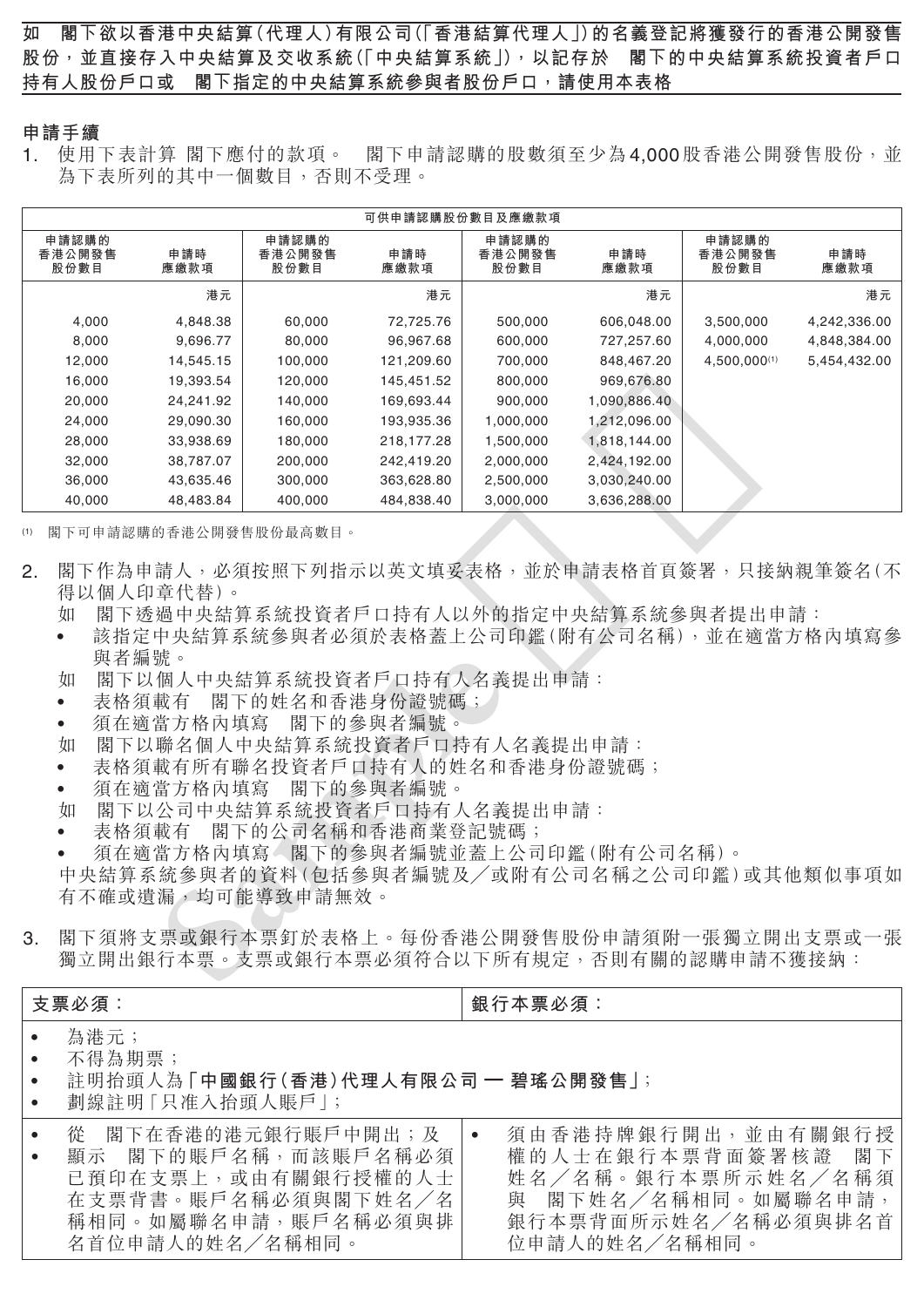4. 請撕下申請表格,對摺一次,然後將填妥的申請表格(連同支票或銀行本票)投入中國銀行(香港) 有限公司下列任何分行或支行特設的收集箱:

## **分行名稱 地址**

- **港島區** 中銀大廈分行 花園道1號3樓 上環分行 德輔道中 252 號 銅鑼灣分行 銅鑼灣軒尼詩道 505號 柴灣分行 柴灣柴灣道 341-343 號宏德居 B 座
- **九龍區** 油麻地分行 油麻地彌敦道 471 號 旺角分行 旺角彌敦道 589 號 九龍廣場分行 青山道 485 號九龍廣場 1 號 觀塘廣場分行 觀塘開源道 68 號觀塘廣場 G1
- **新界區** 教育路分行 元朗教育路 18–24 號 沙田第一城分行 沙田第一城銀城商場 16–20 號 A 座
- 5. 閣下可於下列時間遞交申請表格:

二零一四年五月十二日(星期一):上午九時正至下午五時正 二零一四年五月十三日(星期二):上午九時正至下午五時正 二零一四年五月十四日(星期三):上午九時正至下午五時正 二零一四年五月十五日(星期四):上午九時正至中午十二時正

6. 截止遞交申請的時間為二零一四年五月 十五日(星期四)中午十二時正。本公司將 於當日上午十一時四十五分至中午十二時 正期間登記認購申請,唯一會影響此時間 的變化因素為當日的天氣情況(詳見售股 章程「如何申請香港公開發售股份及僱員 預留股份 — 惡劣天氣對開始辦理申請登 記的影響」一節)。 世用分行<br>東地廣場分行 社内網致發展 1989號 1869號 2009號 A 座<br>東東區 教育路小行 元朗教育路 18–24號 - 第二十五日(上海中国時間為一部界區 教育路分行 元朗教育路 18–24號 - 第二十五日(星期開刊)中午十二時<br>5. 閣下可於下列時間遞交申請表格: - 9. 第二十五日(星期四四)中午十二時<br>二零一四年五月十二日(星期一):上午九時正至下午五時正 正規同四)中午十一時四百年12日(星期一)<br>二零一四年五月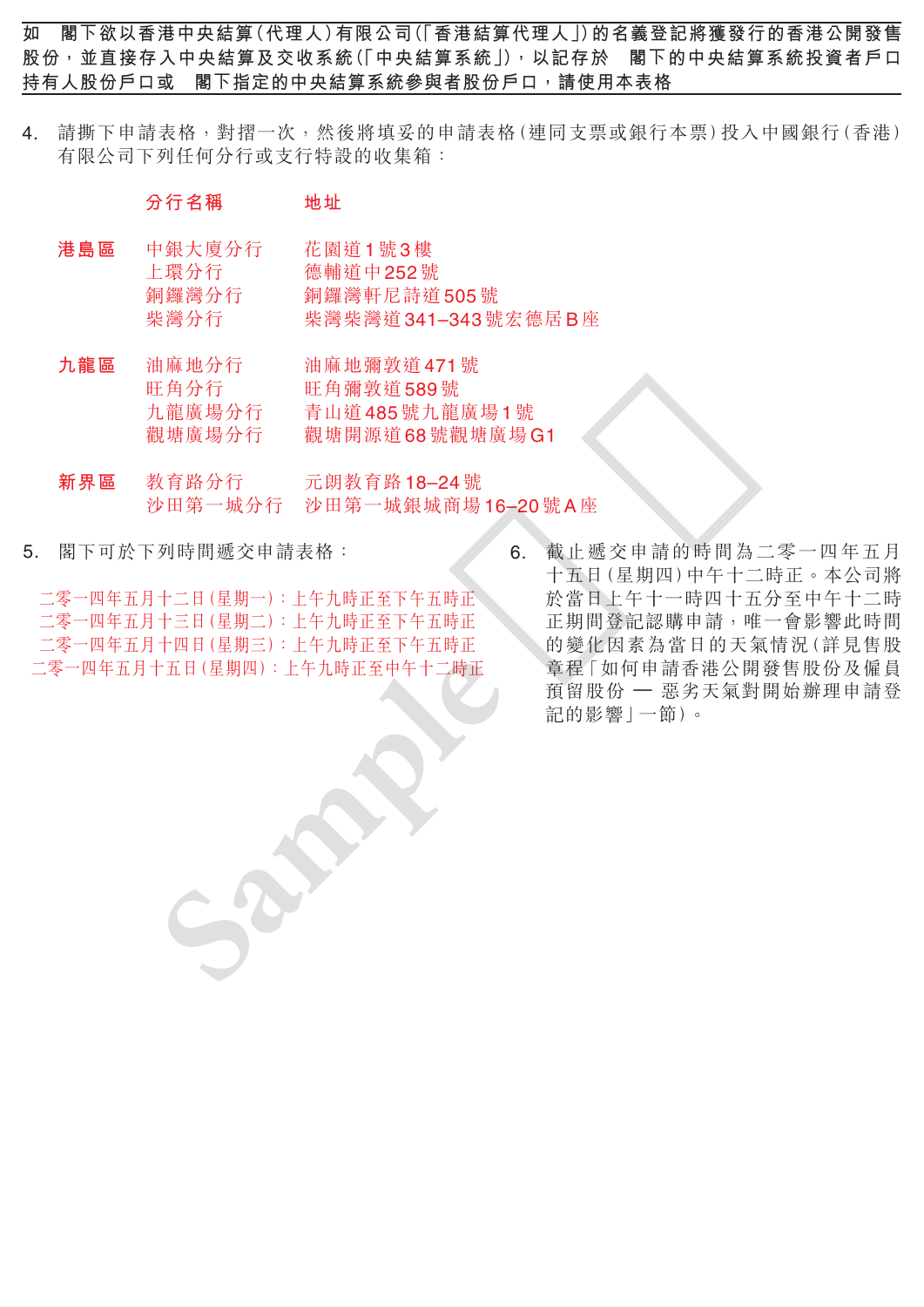

# **Baguio Green Group Limited 碧瑤綠色集團有限公司**

(Incorporated in the Cayman Islands with limited liability)

## **GLOBAL OFFERING**

## **Conditions of your application**

#### **A. Who can apply**

- 1. You and any person(s) for whose benefit you are applying must be 18 years of age or older and must have a Hong Kong address.
- 2. If you are a firm, the application must be in the individual members' names.
- 3. The number of joint applicants may not exceed 4.
- 4. If you are a body corporate, the application must be signed by a duly authorized officer, who must state his representative capacity, and stamped with your corporation's chop.
- 5. You must be outside the United States, not be a United States Person (as defined in Regulation S under the U.S. Securities Act) and not be a legal or natural person of the PRC.
- 6. Unless permitted by the Listing Rules, you cannot apply for any Hong Kong Public Offer Shares if you are:
	- an existing beneficial owner of shares in the Company and/or any of its subsidiaries;
	- a connected person of the Company or will become a connected person of the Company immediately upon completion of the Global Offering;
	- an associate of any of the above; or
	- have been allocated or have applied for or indicated an interest in any Offer Shares under the International Placing.

## **B. If you are a nominee**

You, as a nominee, may make more than one application for the Hong Kong Public Offer Shares by using a WHITE or YELLOW Application Form, and lodge more than one application in your own name on behalf of different beneficial owners.

**C. Effect of completing and submitting this Application Form** By completing and submitting this Application Form, you (and if you are joint applicants, each of you jointly and severally) for yourself or as an agent or a nominee on behalf of each person for whom you act:

- undertake to execute all relevant documents and instruct and authorise the Company and/or the Sole Global Coordinator (or their agents or nominees), as agents of the Company, to execute any documents for you and to do on your behalf all things necessary to register any Hong Kong Public Offer Shares allocated to you in the name of HKSCC Nominees as required by the Articles of Association; 2.<br>
In the article particle and the matter of the matter of the matter in the article and the article and the article and the article and the article and the article and the article and the article and the article and the
	- agree to comply with the Companies Ordinance, Companies Ordinance (Miscellaneous Provisions) and the Articles of Association;
	- confirm that you have read the terms and conditions and application procedures set out in the Prospectus and in this Application Form and agree to be bound by them;
	- confirm that you have received and read the Prospectus and have only relied on the information and representations contained in the Prospectus in making your application and will not rely on any other information or representations except those in any supplement to the Prospectus;
	- confirm that you are aware of the restrictions on the Global Offering in the prospectus;
- agree that none of the Company, the Selling Shareholders, the Sponsor, the Sole Global Coordinator, the Underwriters, their respective directors, officers, employees, partners, agents, advisers and any other parties involved in the Global Offering is or will be liable for any information and representations not in the Prospectus (and any supplement to it);
- undertake and confirm that you or the person(s) for whose benefit you have made the application have not applied for or taken up, or indicated an interest for, and will not apply for or take up, or indicate an interest for, any Offer Shares under the International Placing nor participated in the International Placing;
- agree to disclose to the Company, our Hong Kong Branch Share Registrar, receiving banks, the Sole Global Coordinator, the Underwriters and/or their respective advisers and agents any personal data which they may require about you and the person(s) for whose benefit you have made the application;
- if the laws of any place outside Hong Kong apply to your application, agree and warrant that you have complied with all such laws and none of the Company, the Sponsor, the Sole Global Coordinator and the Underwriters nor any of their respective officers or advisers will breach any law outside Hong Kong as a result of the acceptance of your offer to purchase, or any action arising from your rights and obligations under the terms and conditions contained in the Prospectus and this Application Form;
- agree that once your application has been accepted, you may not rescind it because of an innocent misrepresentation;
- agree that your application will be governed by the laws of Hong Kong;
- represent, warrant and undertake that (i) you understand that the Hong Kong Public Offer Shares have not been and will not be registered under the U.S. Securities Act; and (ii) you and any person for whose benefit you are applying for the Hong Kong Public Offer Shares are outside the United States (as defined in Regulation S) or are a person described in paragraph (h)(3) of Rule 902 of Regulation S;
- warrant that the information you have provided is true and accurate;
- agree to accept the Hong Kong Public Offer Shares applied for, or any lesser number allocated to you under the application;
- authorise the Company to place the name of the HKSCC Nominees on the Company's register of members as the holder(s) of any Hong Kong Public Offer Shares allocated to you, and the Company and/or its agents to deposit any Share certificate(s) into CCASS and/or to send any refund cheque(s) to you or the first-named applicant for joint application by ordinary post at your own risk to the address stated on the application, unless you have chosen to collect refund cheque(s) in person;
- agree that the Shares to be allotted shall be issued in the name of HKSCC Nominees and deposited directly into CCASS for credit to your investor participant stock account or the stock account of your designated CCASS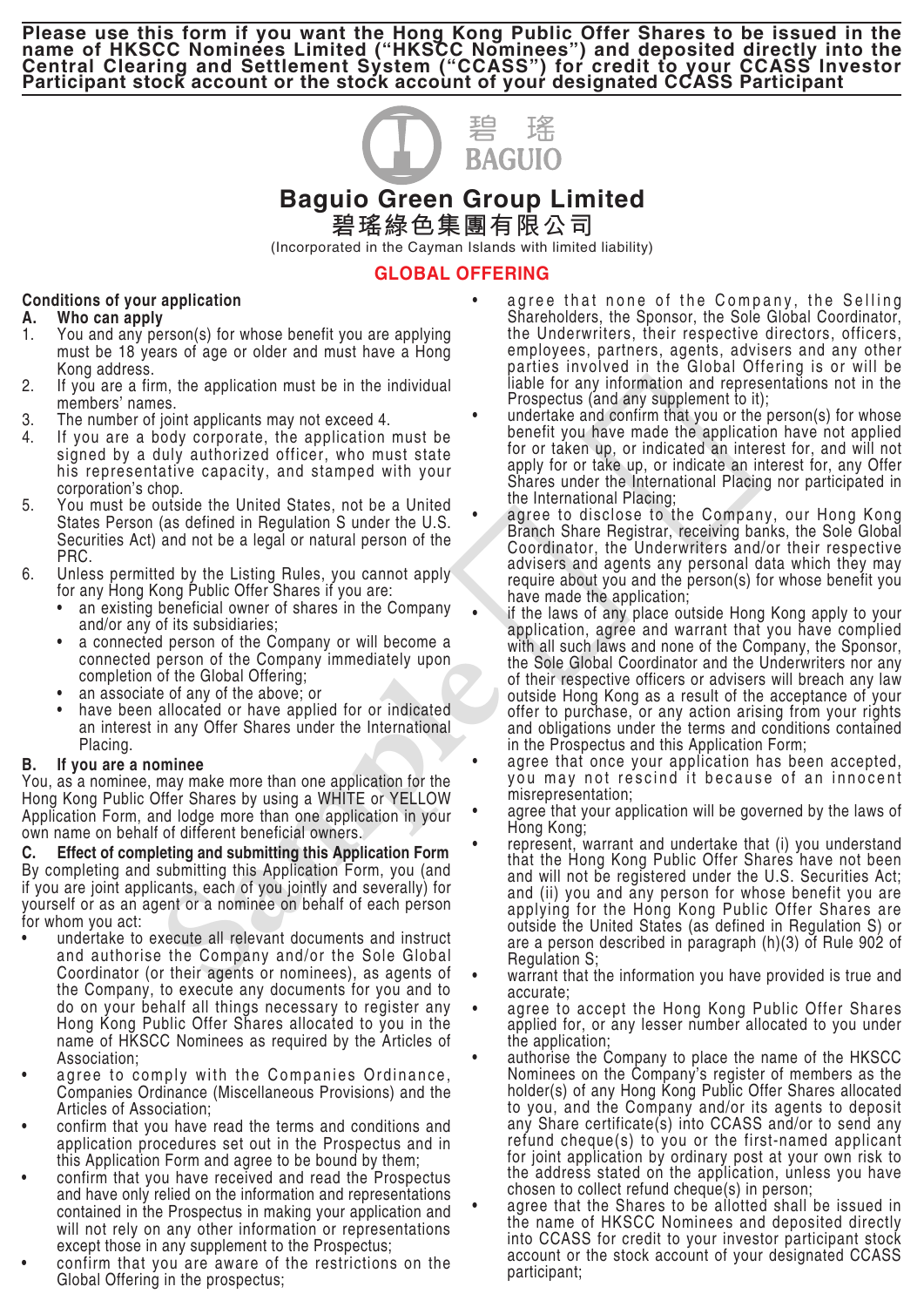- agree that each of HKSCC and HKSCC Nominees reserves the right (1) not to accept any or part of such allotted shares issued in the name of HKSCC Nominees or not to accept such allotted shares for deposit into CCASS; (2) to cause such allotted shares to be withdrawn from CCASS and issued in your name at your own risk and costs; and (3) to cause such allotted shares to be issued in your name (or, if you are a joint applicant, to the first-named applicant) and in such a case, to post the certificates for such allotted shares at your own risk to the address on your application form by ordinary post or to make available the same for your collection;
- agree that each of HKSCC and HKSCC Nominees may adjust the number of allotted Shares issued in the name of HKSCC Nominees;
- agree that neither HKSCC nor HKSCC Nominees shall have any liability for the information and representations not so contained in the Prospectus and this application form;
- agree that neither HKSCC nor HKSCC Nominees shall be liable to you in any way;
- declare and represent that this is the only application made and the only application intended by me/us to be made to benefit me/us or the person for whose benefit I am/we are applying;
- understand that the Company and the Sole Global Coordinator will rely on your declarations and representations in deciding whether or not to make any allotment of any of the Hong Kong Public Offer Shares to you and that you may be prosecuted for making a false declaration;
- (if the application is made for your own benefit) warrant that no other application has been or will be made for your benefit on a WHITE or YELLOW Application Form or by giving electronic application instructions through HK eIPO White Form Service by you or by any one as your agent or by any other person; and
- (if you are making the application as an agent for the benefit of another person) warrant that (i) no other application has been or will be made by you as agent for or for the benefit of that person or by that person or by any other person as agent for that person on a WHITE or YELLOW Application Form and (ii) you have due authority to sign the Application Form on behalf of that other person as their agent.

## **D. Power of attorney**

If your application is made through an authorised attorney, the Company and the Sole Global Coordinator may accept or reject your application at their discretion, and on any conditions they think fit, including evidence of the attorney's authority.

#### **Determination of Offer Price and Allocation of Hong Kong Public Offer Shares**

The Offer Price is expected to be fixed on or around Friday, 16 May 2014.

Applicants are required to pay the maximum Offer Price of HK\$1.20 for each Hong Kong Public Offer Share together with 1.0% brokerage, 0.003% SFC transaction levy and 0.005% Stock Exchange trading fee. If the Offer Price is not agreed between the Company (for itself and on behalf of the Selling Shareholder) and the Sole Global Coordinator (for itself and on behalf of the other Underwriters) on or before Tuesday, 20 May 2014, the Global Offering will not proceed.

Applications for Hong Kong Public Offer Shares will not be processed and no allotment of any Hong Kong Public Offer Shares will be made until the application lists close.

The Company expects to announce the fixed offer price, the indication of the level of interest in the International Placing, the level of applications under the Hong Kong Public Offering and the basis of allocation of the Hong Kong Public Offering on Wednesday, 21 May 2014 in South China Morning Post (in English) and Hong Kong Economic Times (in Chinese), the website of the Hong Kong Stock Exchange at www.hkexnews.hk and the Company's website at www.baguio.com.hk.

Results of allocations in the Hong Kong Public Offering, and the Hong Kong Identity Card/passport/Hong Kong business registration numbers of successful applicants (where applicable) will be available on the above websites.

### **If your application for Hong Kong Public Offer Shares is successful (in whole or in part)**

If your application is wholly or partially successful, your Share certificate(s) (subject to their becoming valid certificates of title provided that the Hong Kong Public Offering has become unconditional and not having been terminated at 8:00 a.m. on Thursday, 22 May 2014 will be issued in the name of HKSCC Nominees and deposited directly into CCASS for credit to your CCASS Investor Participant stock account or the stock account of your designated CCASS Participant as instructed by you in your Application Form on Wednesday, 21 May 2014 or, in the event of a contingency, on any other date as shall be determined by HKSCC or HKSCC Nominees.

- If you are applying through a designated CCASS Participant (other than a CCASS Investor Participant): For Hong Kong Public Offer Shares credited to the stock account of your designated CCASS Participant (other than a CCASS Investor Participant), you can check the number of Hong Kong Public Offer Shares allotted to you with that CCASS Participant.
- If you are applying as a CCASS Investor Participant: The Company expects to publish the results of CCASS Investor Participants' applications together with the results of the Hong Kong Public Offering in South China Morning Post (in English) and Hong Kong Economic Times (in Chinese) on Wednesday, 21 May 2014. You should check the announcement published by the Company and report any discrepancies to HKSCC before 5:00 p.m. on Wednesday, 21 May 2014 or such other date as shall be determined by HKSCC or HKSCC Nominees. Immediately after the credit of the Hong Kong Public Offer Shares to your stock account you can check your new account balance via the CCASS Phone System and CCASS Internet System (under the procedures contained in HKSCC's "An Operating Guide for Investor Participants" in effect from time to time). HKSCC will also make available to you an activity statement showing the number of Hong Kong Public Offer Shares credited to your stock account. monitoring the internal of the internal of the presentations continued by the Constitute of the internal of the Prospectus. The Prospectus and this application of the Prospectus. The Prospectus and this application of the

No receipt will be issued for application money paid. The Company will not issue temporary documents of title.

### **Refund of your money**

If you do not receive any Hong Kong Public Offer Shares or if your application is accepted only in part, the Company will refund to you your application monies (including the related 1.0% brokerage, 0.003% SFC transaction levy and 0.005% Hong Kong Stock Exchange trading fee) without interest. If the Offer Price is less than the maximum Offer Price, the Company will refund to you the surplus application monies (including the related 1.0% brokerage, 0.003% SFC transaction levy and 0.005% Hong Kong Stock Exchange trading fee) without interest.

The refund procedures are stated in the "How to Apply for the Hong Kong Public Offer Shares and Employee Reserved Shares — Despatch/Collection of share certificates and refund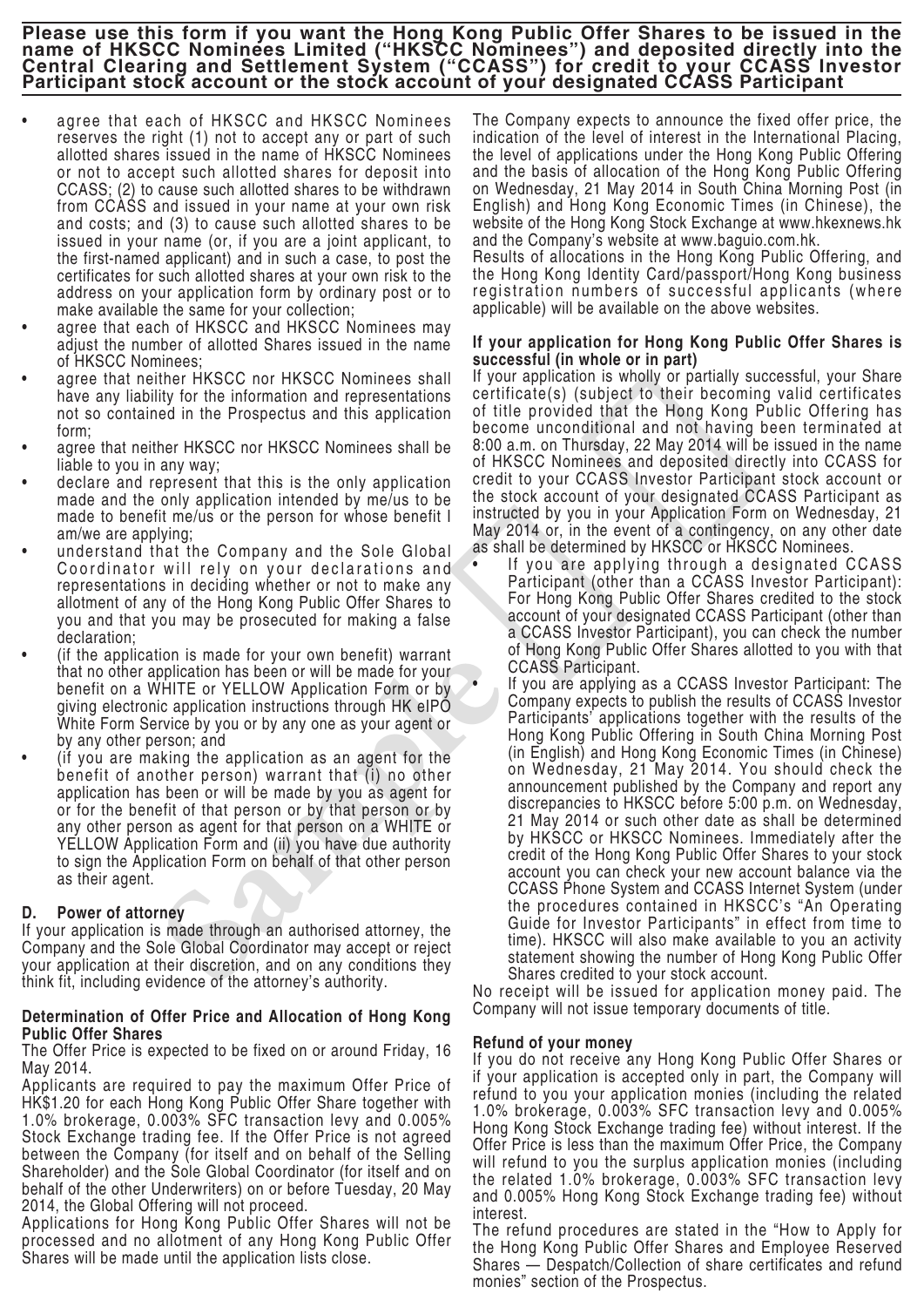

# **Baguio Green Group Limited 碧瑤綠色集團有限公司**

(於開曼群島註冊成立的有限公司)

## **全球發售**

#### **申請條件**

## **甲 . 可提出申請的人士**

- 1. 閣下及 閣下為其利益提出申請的人士必須年滿 18 歲並有香港地址。
- 2. 如 閣下為商號,申請須以個別成員名義提出。
- 3. 聯名申請人不得超過四名。
- 4. 如 閣下為法人團體,申請須經獲正式授權人員 簽署,並註明其所屬代表身份及蓋上公司印鑑。
- 5. 閣下必須身處美國境外,並非美籍人士(定義見 S 規例),亦非中國法人或自然人。
- 6. 除《上市規則》批准外,下列人士概不得申請認購 任何香港公開發售股份:
	- 本公司及╱或其任何附屬公司股份的現有實 益擁有人;
	- 本公司關連人士或緊隨全球發售完成後成為 本公司關連人士的人士;
	- 上述任何人士的聯繫人;或
	- 已獲分配或已申請或表示有意申請國際配售 的任何發售股份。

## **乙 . 如 閣下為代名人**

閣下作為代名人可提交超過一份香港公開發售股份 申請,方法是使用**白色**或**黃色**申請表格以自身名義 代表不同的實益擁有人提交超過一份申請。

## **丙 . 填交本申請表格的效用**

閣下填妥並遞交本申請表格,即表示 閣下(如屬聯 名申請人,即各人共同及個別)代表 閣下本身,或 作為 閣下代其行事的每位人士的代理或代名人:

- 承諾促使所有相關文件生效,並指示及授權本公 司及╱或作為本公司代理的獨家全球協調人(或 彼等的代理或代名人),代表 閣下促使任何文 件生效,並為按照組織章程細則的規定將 閣下 獲分配的任何香港公開發售股份以香港結算代理 人的名義登記;
- 同意遵守公司條例、公司條例(雜項條文)及組 織章程細則;
- 確認 閣下已細閱售股章程及本申請表格所載的 條款及條件以及申請程序,並同意受其約束;
- 確認 閣下已接獲及細閱售股章程,提出申請時 也僅依據售股章程載列的資料及陳述,而除售股 章程任何補充文件外,不會依賴任何其他資料或 陳述;
- 確認 閣下知悉售股章程內有關全球發售的限 制;
- 同意本公司、售股股東、保薦人、獨家全球協 調人、包銷商、彼等各自的董事、高級職員、僱 員、合夥人、代理、顧問及參與全球發售的任何 其他人士現時及日後均毋須對並非載於售股章程 (及其任何補充文件)的任何資料及陳述負責;
- 承諾及確認 閣下或 閣下為其利益提出申請的 人士並無申請或接納或表示有意認購(亦不會申 請或接納或表示有意認購)國際配售的任何發售 股份,也沒有參與國際配售;
- 同意在本公司、香港股份過戶登記分處、收款銀 行、獨家全球協調人、包銷商及╱或彼等各自的 顧問及代理提出要求時,向彼等披露其所要求提 供有關 閣下及 閣下為其利益提出申請的人士 的個人資料;
- 若香港境外任何地方的法例適用於 閣下的申 請,則同意及保證 閣下已遵守所有有關法例, 且本公司、保薦人、獨家全球協調人及包銷商和 彼等各自的高級職員或顧問概不會因接納 閣下 的購買要約,或 閣下在售股章程及本申請表格 所載的條款及條件項下的權利及責任所引致的任 何行動,而違反香港境外的任何法例; 12.<br>18. 聯邦下部部部部署創始所有限公民經濟、大學、開拓下的。 森文及社會、<br>18. 聯合下為不格經過體驗,使用的是一個所有的,使用的是一個開拓的,與不為的,與不為的,與不為的,與不為人可能就是一個關係公司的,與不會的關節下降,而是一個關係公司的,與不會的關節不會。 "我必須與關係的,我必須與關係的,我並往前提出公司的,所以,所以的事業者制造的,並且是我的研究的。 "我们是我们的工作进行有多少。" "我们的"的是,我们的"我们的"

• 同意 閣下的申請一經接納,即不得因無意的失 實陳述而撤銷;

- 同意 閣下的申請受香港法例規管;
- 聲明、保證及承諾:(i) 閣下明白香港公開發 售股份不曾亦不會根據美國《證券法》登記;及 (ii) 閣下及 閣下為其利益申請香港公開發售 股份的人士均身處美國境外(定義見 S 規例),或 屬 S 規例第 902 條第 (h)(3) 段所述的人士;
- 保證 閣下提供的資料真實及準確;
- 同意接納所申請數目或根據申請分配予 閣下但 數目較少的香港公開發售股份;
- 授權本公司將香港結算代理人的名稱列入本公 司股東名冊,作為 閣下獲分配的任何香港公開 發售股份的持有人,並授權本公司及╱或其代理 將任何股票存入中央結算系統及╱或以普通郵遞 方式按申請所示地址向 閣下或聯名申請的首名 申請人發送任何退款支票,郵誤風險由 閣下承 擔,除非 閣下已選擇親身領取退款支票;
	- 同意獲配發的股份是以香港結算代理人的名義發 行,並直接存入中央結算系統,以便記存於 閣 下的中央結算系統投資者戶口持有人股份戶口 或 閣下的指定中央結算系統參與者股份戶口;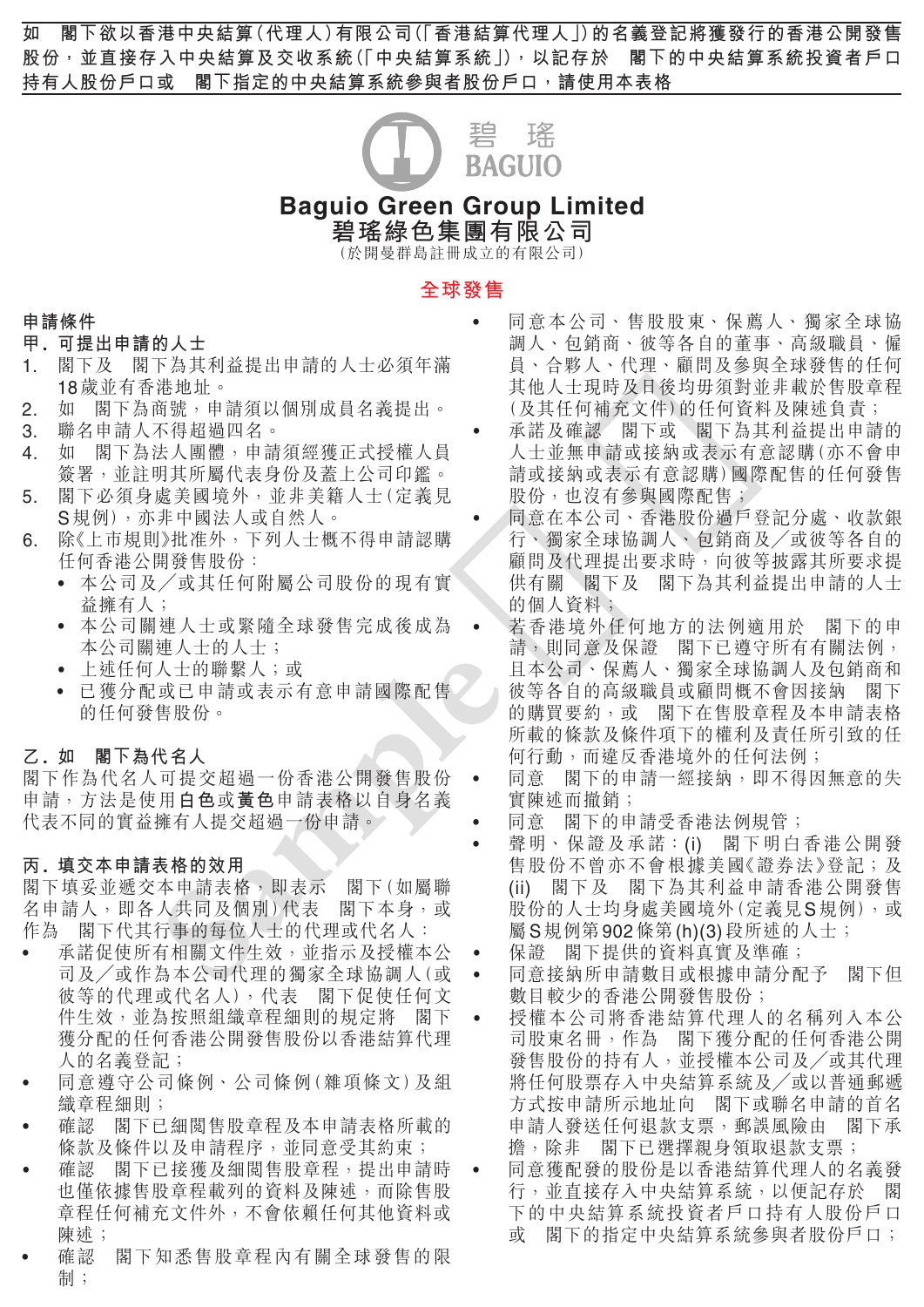- 同意香港結算及香港結算代理人各自保留權利(1) 不接納以香港結算代理人名義發行的該等獲配 發的任何或部分股份,或不接納該等獲配發的股 份存入中央結算系統;(2) 促使該等獲配發的股 份從中央結算系統提取,並轉入 閣下名下,有 關風險及費用概由 閣下自行承擔;及(3)促使 該等獲配發的股份以 閣下名義發行(或如屬聯 名申請人,則以排名首位申請人的名義發行), 而在此情況下,會以普通郵遞方式將該等獲配發 股份的股票寄往 閣下在申請表格上所示地址 (郵誤風險概由 閣下自行承擔)或提供該等股票 予 閣下領取;
- 同意香港結算人理人均可調整獲配發 以香港結算代理人名義發行的股份數目;
- 同意香港結算公理人對售股章程及本 申請表格未有載列的資料及陳述概不負責;
- 同意香港結算及香港結算代理人概不以任何方式 對 閣下負責;
- 聲明及表示此乃本人╱吾等為本人╱吾等為其利 益提出申請的人士提出及擬提出的唯一申請;
- 明白本公司及獨家全球協調人將依據 閣下的聲 明及陳述而決定是否向 閣下分配任何香港公開 發售股份, 閣下如作出虛假聲明,可能會被檢 控;
- (如本申請是為 閣下本身利益提出)保證 閣下 或作為 閣下代理的任何人士或任何其他人士不 曾亦不會為 閣下利益而以**白色**或**黃色**申請表格 或透過網上白表服務發出電子認購指示提出其他 申請;及
- (如 閣下作為代理為另一人士的利益提出申請) 保證 (i) 閣下(作為代理或為該人士利益)或該 人士或任何其他作為該人士代理的人士不曾亦 不會以**白色**或**黃色**申請表格而提出其他申請;及 (ii) 閣下獲正式授權作為該人士的代理代為簽 署本表格。

### **丁 . 授權書**

如 閣下透過授權人士提出申請,本公司及獨家全球 協調人可按其認為合適的條件(包括出示獲授權證明) 酌情接納或拒絕 閣下的申請。

#### **釐定發售價及香港公開發售股份的分配**

預期發售價於二零一四年五月十六日(星期五)或前 後釐定。

申請人須繳付每股香港公開發售股份 1.20 港元的最 高發售價,另加 1.0% 經紀佣金、0.003% 證監會交 易徵費及 0.005% 聯交所交易費。倘若本公司(為其 本身及代表售股股東)與獨家全球協調人(為彼等本 身及代表其他包銷商)並無於二零一四年五月二十日 (星期二)或之前協定發售價,全球發售將不會進行。 截止登記認購申請前概不處理香港公開發售股份的 申請或配發任何香港公開發售股份。

本公司預期於二零一四年五月二十一日(星期三) 在 南 華 早 報(英 文)、香 港 經 濟 日 報(中 文)、香 港 聯 交 所 網 站 (www.hkexnews.hk) 及 本 公 司 網 站 (www.baguio.com.hk) 公佈協定發售價、國際配售踴 躍程度、香港公開發售認購水平及香港公開發售分 配基準。

香港公開發售的分配結果以及成功申請人的香港身 份證╱護照╱香港商業登記號碼(如適用)亦同於上 述網站公佈。

## **如 閣下成功申請認購香港公開發售股份(全部或部 分)**

如 閣下的申請全部或部分獲接納, 閣下的股票(前 提是到二零一四年五月二十二日(星期四)上午八時 正香港公開發售成為無條件而並無終止,股票成為有 效的所有權證明)將以香港結算代理人名義發出,並 按 閣下在申請表格的指示於二零一四年五月二十一 日(星期三)或在特別情況下由香港結算或香港結算 代理人指定的任何其他日期直接存入中央結算系統, 記入 閣下的中央結算系統投資者戶口持有人股份<br>戶口或 閣下指定的中央結算系統參與者股份戶口。 戶口或 閣下指定的中央結算系統參與者股份戶口。

- 如 閣下透過中央結算系統投資者戶口持有人以 外的指定中央結算系統參與者提出申請:香港 公開發售股份將存入 閣下指定的中央結算系 統參與者(非中央結算系統投資者戶口持有人) 股份戶口, 閣下可向該中央結算系統參與者查 詢 閣下獲配發的香港公開發售股份數目。
- 如 閣下以中央結算系統投資者戶口持有人身份 提出申請:本公司預期於二零一四年五月二十一 日(星期三)在南華早報(英文)及香港經濟日報 (中文)刊登中央結算系統投資者戶口持有人的 申請結果及香港公開發售的結果。 閣下應查閱 本公司刊發的公告,如有任何資料不符,請於二 零一四年五月二十一日(星期三)或香港結算或 香港結算代理人釐定的任何其他日期下午五時正 前知會香港結算。在香港公開發售股份存入 閣 下的股份戶口後, 閣下即可透過「結算通」電話 系統及中央結算系統互聯網系統(根據香港結算 當時生效的《投資者戶口操作簡介》所載程序)查 詢 閣下的新戶口結餘。香港結算亦將向 閣下 提供一份活動結單,列出存入 閣下股份戶口的 香港公開發售股份數目。 一段。 **Sample** 樣本

本公司不會就申請時繳付的款項發出收據,亦不會 發出臨時所有權文件。

## **退回款項**

若 閣下未獲分配任何香港公開發售股份或申請僅 部分獲接納,本公司將不計利息退回 閣下的申請股 款(包括相關的 1.0% 經紀佣金、0.003% 證監會交易 徵費及 0.005% 香港聯交所交易費)。如發售價低於 最高發售價,本公司將不計利息退回多收申請股款 (包括相關的 1.0% 經紀佣金、0.003% 證監會交易徵 費及 0.005% 聯交所交易費)。

有關退款程序載於售股章程「如何申請認購香港公開 發售股份及僱員預留股份 — 寄發╱領取股票及退款」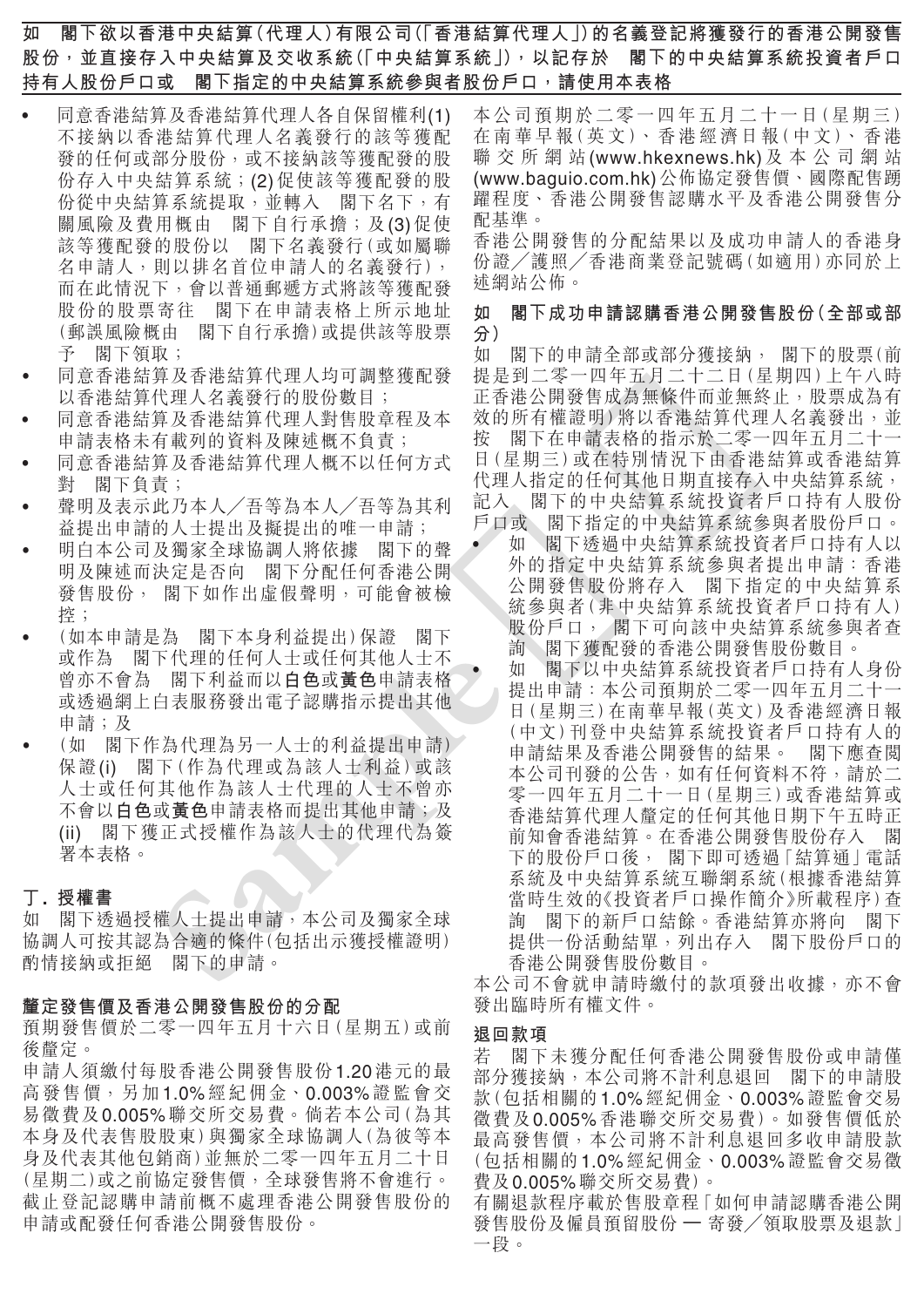## **Personal Data**

# **Personal Information Collection Statement**

This Personal Information Collection Statement informs the applicant for, and holder of, Hong Kong Public Offer Shares, of the policies and practices of the Company and its Hong Kong Branch Share Registrar in relation to personal data and the Personal Data (Privacy) Ordinance (Chapter 486 of the Laws of Hong Kong) (the "Ordinance").

# **1. Reasons for the collection of your personal data**

It is necessary for applicants and registered holders of securities to supply correct personal data to the Company or its agents and the Hong Kong Branch Share Registrar when applying for securities or transferring securities into or out of their names or in procuring the services of the Hong Kong Branch Share Registrar.

Failure to supply the requested data may result in your application for securities being rejected, or in delay or the inability of the Company or its Hong Kong Branch Share Registrar to effect transfers or otherwise render their services. It may also prevent or delay registration or transfers of the Hong Kong Public Offer Shares which you have successfully applied for and/or the dispatch of share certificate(s) and/or refund cheque(s) and/or e-Auto Refund payment instruction(s) to which you are entitled. **Exercise to any deterministration** of the form of CASS. Hence the above that the pubblic to all other than the sample that is a specifical to the above and the above to the above the pubblic to the above the sample to all

It is important that securities holders inform the Company and the Hong Kong Branch Share Registrar immediately of any inaccuracies in the personal data supplied.

# **2. Purposes**

The personal data of the securities holders may be used, held, processed, and/or stored (by whatever means) for the following purposes:

- processing your application and/or refund cheque and/or e-Auto Refund payment instruction(s), where applicable, verification of compliance with the terms and application procedures set out in this Application Form and the Prospectus and announcing results of allocation of the Hong Kong Public Offer Shares;
- compliance with applicable laws and regulations in Hong Kong and elsewhere;
- registering new issues or transfers into or out of the names of securities' holders including, where applicable, HKSCC Nominees;
- maintaining or updating the register of securities' holders of the Company;
- verifying securities holders' identities;
- establishing benefit entitlements of securities' holders of the Company, such as dividends, rights issues, bonus issues, etc.;
- distributing communications from the Company and its subsidiaries;
- compiling statistical information and securities' holder profiles;
- disclosing relevant information to facilitate claims on entitlements; and
- any other incidental or associated purposes relating to the above and/or to enable the Company and the Hong Kong Branch Share Registrar to discharge their obligations to securities' holders and/or regulators and/or any other purposes to which the securities' holders may from time to time agree.

# **3. Transfer of personal data**

Personal data held by the Company and its Hong Kong Branch Share Registrar relating to the securities holders will be kept confidential but the Company and its Hong Kong Branch Share Registrar may, to the extent necessary for achieving any of the above purposes, disclose, obtain or transfer (whether within or outside Hong Kong) the personal data to, from or with any of the following:

- the Company's appointed agents such as financial advisers, receiving banks and overseas principal share registrar;
- where applicants for securities request a deposit into CCASS, HKSCC or HKSCC Nominees, who will use the personal data for the purposes of operating CCASS;
- any agents, contractors or third-party service providers who offer administrative, telecommunications, computer, payment or other services to the Company or the Hong Kong Branch Share Registrar in connection with their respective business operation;
- the Hong Kong Stock Exchange, the SFC and any other statutory regulatory or governmental bodies or otherwise as required by laws, rules or regulations; and
- any persons or institutions with which the securities' holders have or propose to have dealings, such as their bankers, solicitors, accountants or stockbrokers etc.

# **4. Retention of personal data**

The Company and its Hong Kong Branch Share Registrar will keep the personal data of the applicants and holders of securities for as long as necessary to fulfil the purposes for which the personal data were collected. Personal data which is no longer required will be destroyed or dealt with in accordance with the Ordinance.

# **5. Access to and correction of personal data**

Securities holders have the right to ascertain whether the Company or the Hong Kong Branch Share Registrar hold their personal data, to obtain a copy of that data, and to correct any data that is inaccurate. The Company and the Hong Kong Branch Share Registrar have the right to charge a reasonable fee for the processing of such requests.

All requests for access to data or correction of data should be addressed to us, at our registered address disclosed in the "Corporate information" section of the Prospectus or as notified from time to time, for the attention of the company secretary, or our Hong Kong Branch Share Registrar for the attention of the privacy compliance officer.

# **By signing an Application Form or by giving electronic application instructions to HKSCC, you**